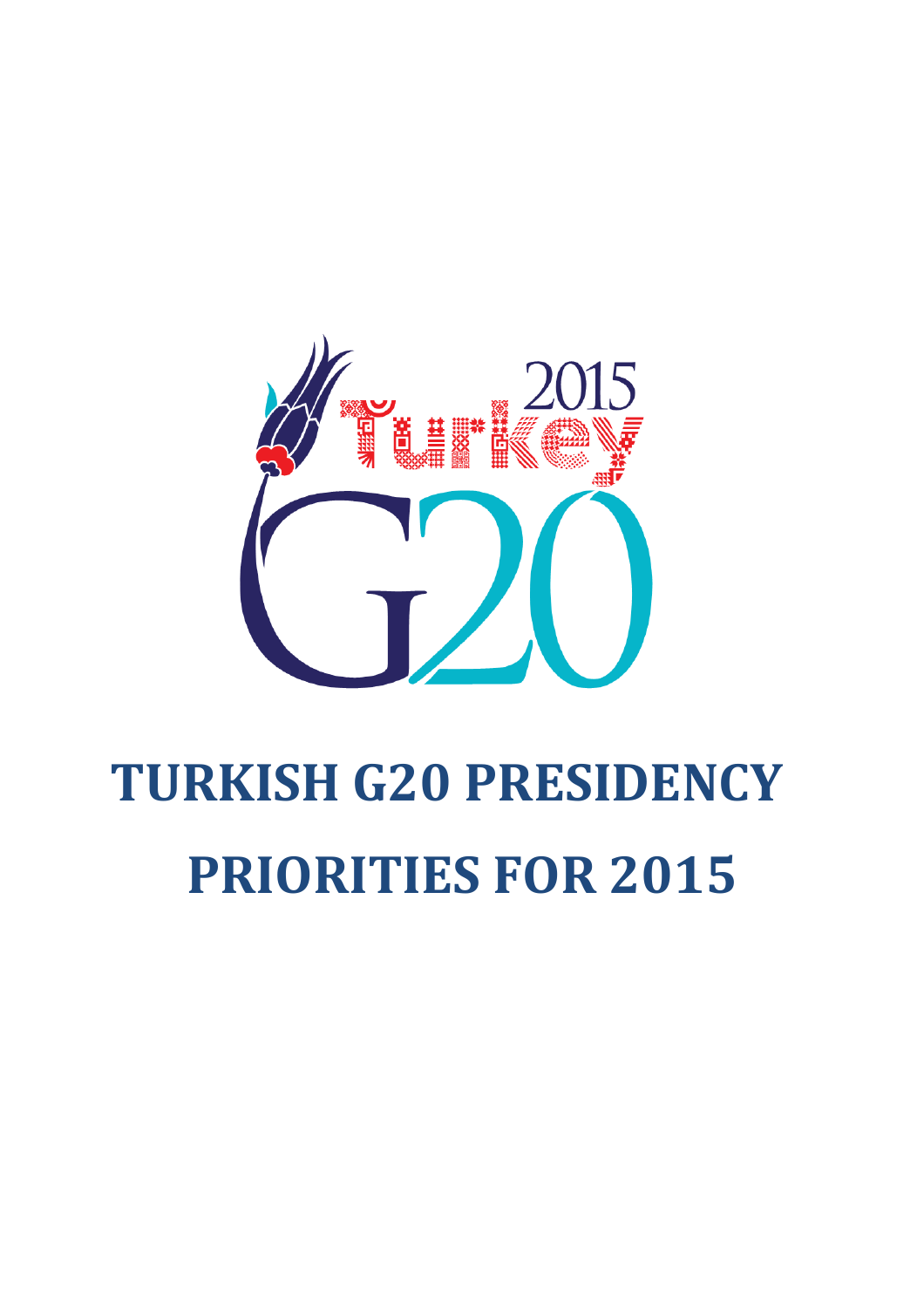

# **Message from the Prime Minister of Republic of Turkey**

The Great Recession in 2008-09 taught us that the solution to global challenges rests in global actions. The rise of the G20 is a manifestation of this spirit. As the major economies of the world, we adopted a more integrated, coordinated and effective approach to the challenges we have been facing. During these difficult times, the G20 has clearly demonstrated its capability as a global crisis resolution forum.

We managed to contain the immediate effects of the Great Recession, but as stated in Brisbane by the Leaders of the G20, the growth is still slow, uneven and not delivering the jobs needed. Meanwhile, the potential of our economies has fallen and the inequalities kept rising all over the world. There still exist critical challenges to be addressed by the G20. This means that, the G20 is still highly important and relevant in a post-crisis world.

The G20 is the premier platform for global economic and financial issues. Therefore, any subject matter that has implications on the global economy and international financial system should have its reflection onto the G20 agenda. With that understanding, while taking forward the ongoing agenda, we will focus on ways to make the G20 more relevant to the rest of the world, including the low-income developing countries (LIDCs).

#### **Collective Action for Inclusive and Robust Growth**

The G20 has been instrumental to contain the adverse effects of the Great Recession so far. Going forward, the membership has devised comprehensive policy frameworks in a variety of areas and put forward substantial commitments to achieve our common objective of strong, sustainable and balanced growth. Now is the time to act. As the G20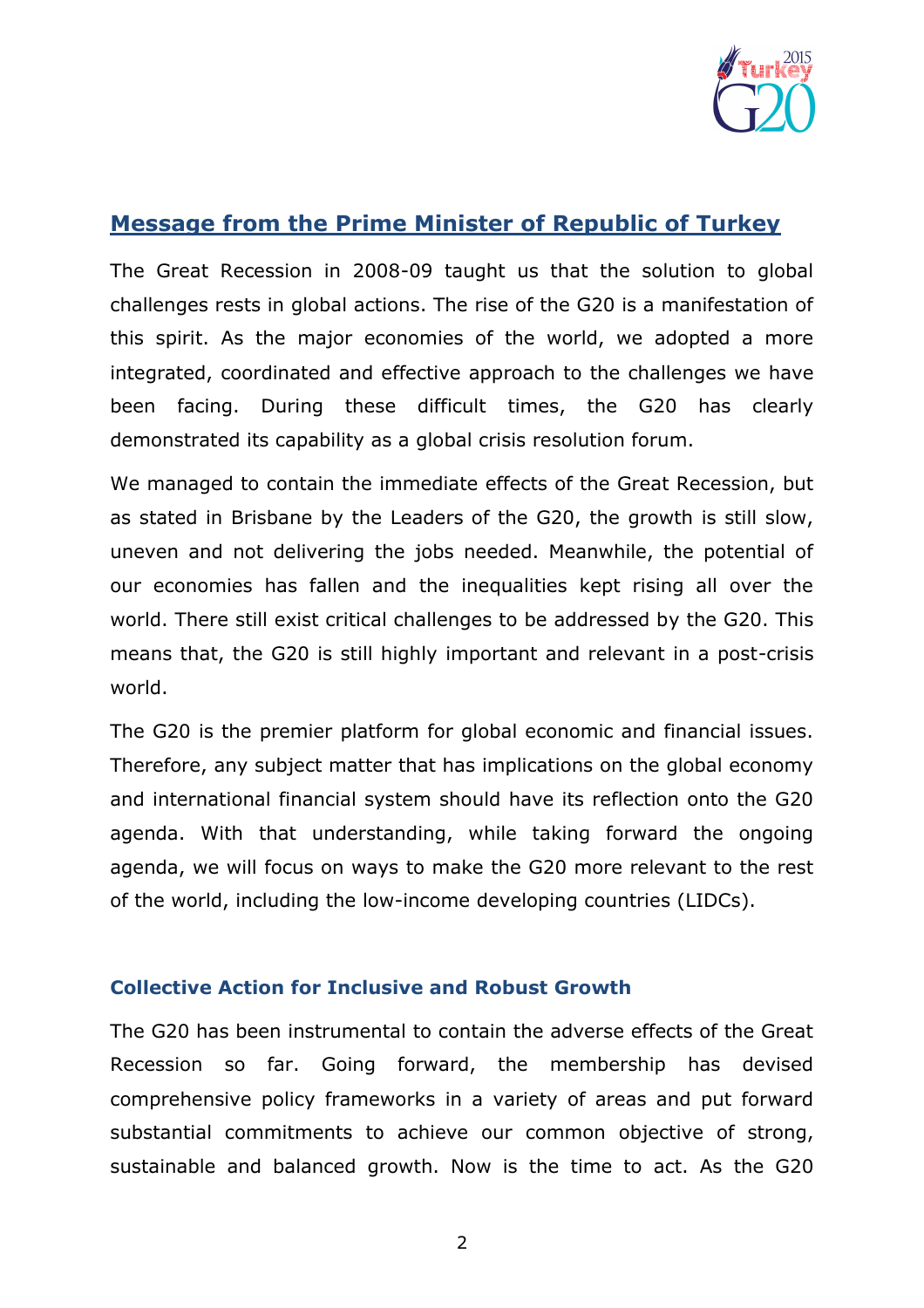

Chair, Turkey will spare no effort in fulfilling this critical responsibility to steer the platform to achieve our ambitious targets.

2015 will be a year where G20 will focus its efforts on ensuring *inclusive and robust growth* through *collective action*. This can be formulated as the **three I's** of the Turkish Presidency: **Inclusiveness**, **Implementation**, and **Investment** for Growth.

*Inclusiveness* has both domestic and global dimensions. At the domestic level, we must ensure that the benefits of growth and prosperity are shared by all segments of the society. For this purpose, we will emphasize issues pertaining to the small and medium sized enterprises (SMEs) as a cross-cutting subject, follow up our commitment on strengthening gender equality in employment as well as addressing youth unemployment. Turkey aims to ensure that discussions within the G20 resonate with the majority of our citizens. At the international level, challenges facing the LIDCs will be raised more vocally by the G20. This will be one of the defining aspects of the Turkish Presidency.

The G20 has so far taken significant strides in designing and launching policy frameworks in many areas. In November 2014, as the members of the G20 we have agreed on the Brisbane Action Plan and pledged to undertake about 1000 commitments that, if fully implemented, will add more than USD 2 trillion to the global GDP and generate millions of additional jobs for our citizens by 2018. Likewise, for a number of work streams within the G20 including financial regulation, international tax, and international financial architecture, words have played their part. 2015 will be the time for the deeds and the year of *implementation*.

Finally, Turkey will put a firm emphasis on *investments* as a powerful driver of growth. Building on existing works, we will introduce a new narrative that will address the investment gaps of the member countries via concrete and ambitious investment strategies.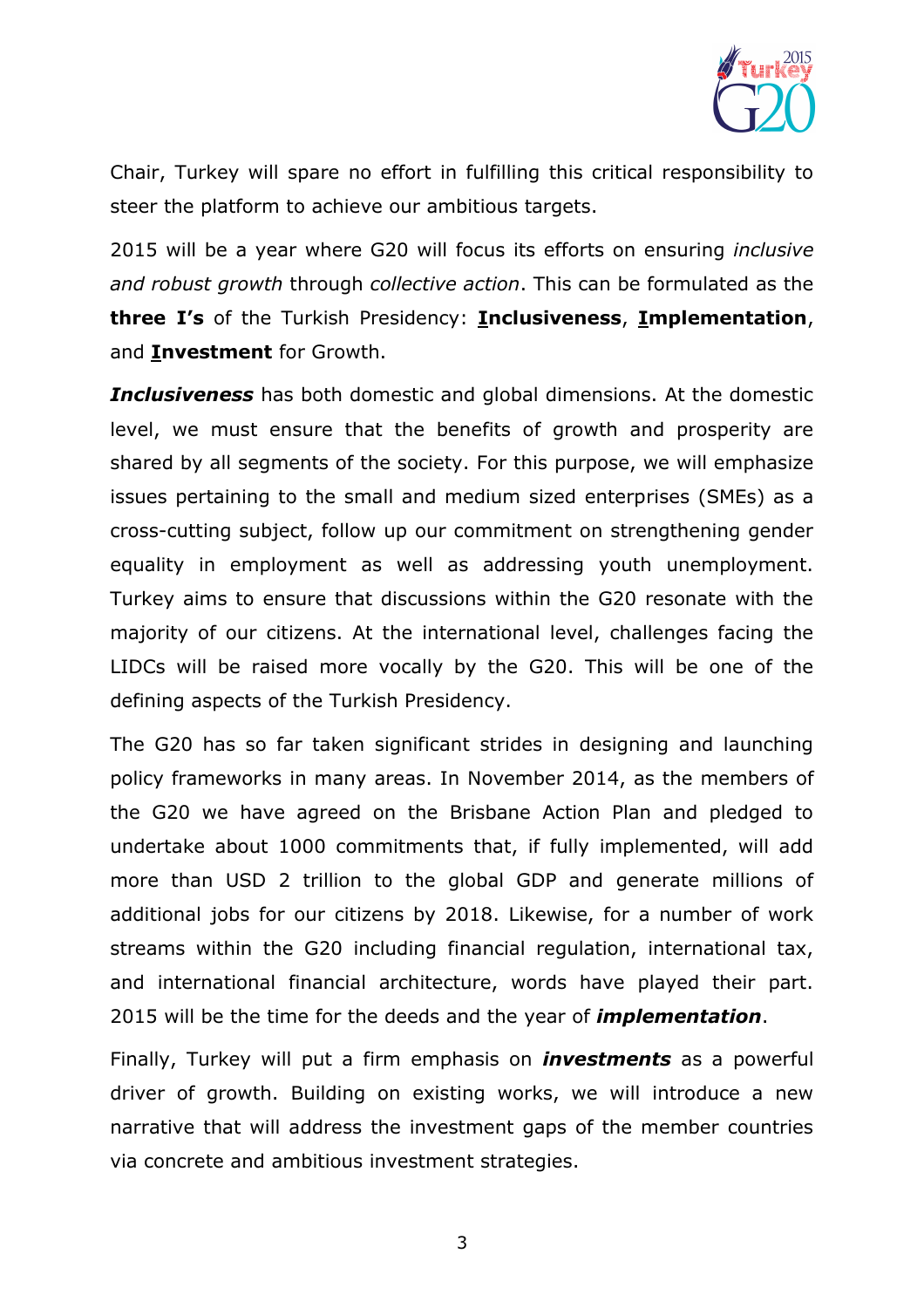

We will build on the legacy of efficient and result-oriented approach in our G20 works, and will always be guided towards concrete deliverables.

 $A$ end  $\pm$ 

Prof. Dr. Ahmet Davutoğlu

Prime Minister of Republic of Turkey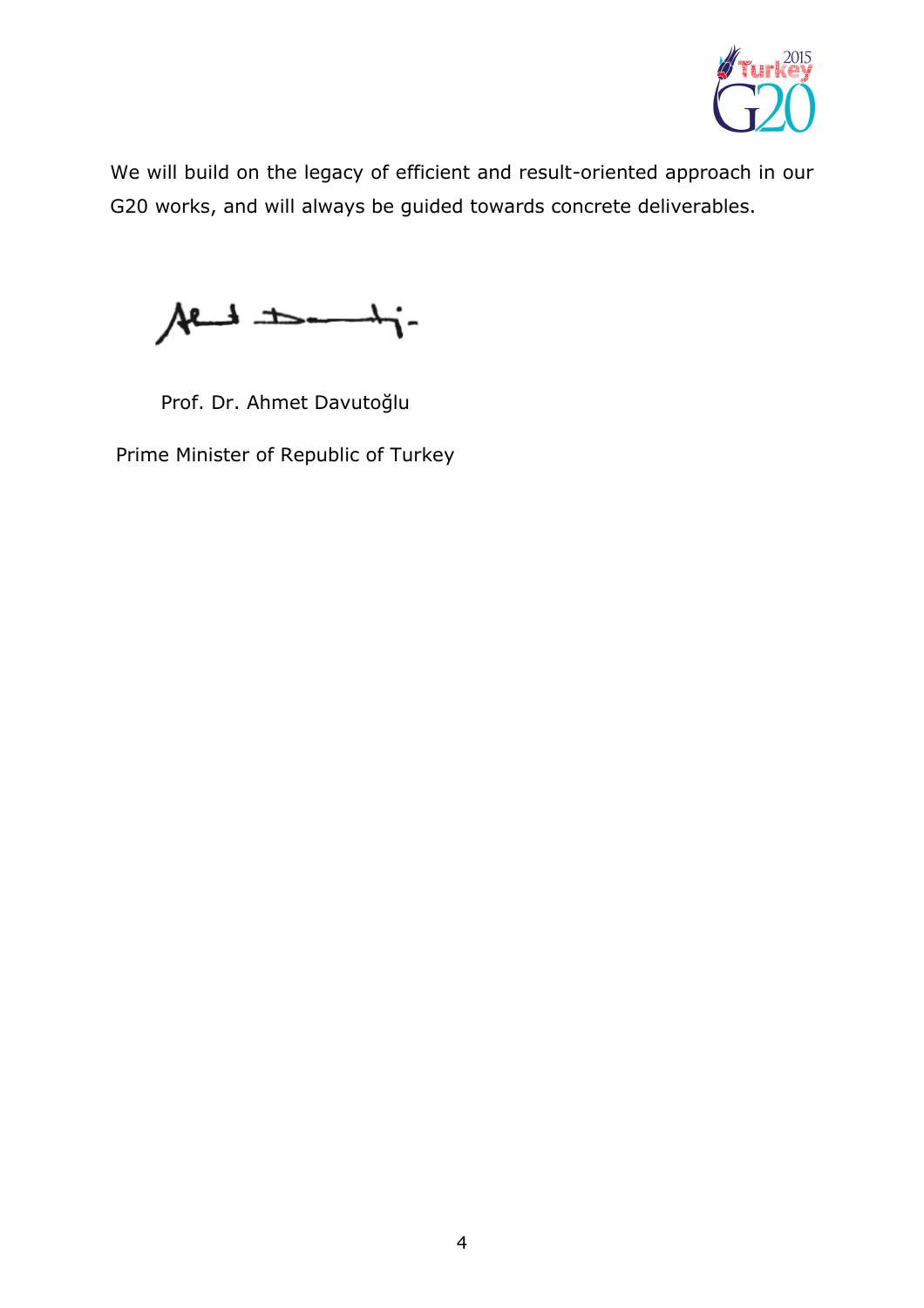

# **Priorities for 2015**

In 2015 under the Turkish Presidency, we will be building on previous Presidencies' agenda and ensure a seamless continuity in the G20, while introducing new elements to ensure decisive collective action to provide inclusive and robust growth.

Three pillars of the 2015 agenda will be:

- (i) Strengthening the Global Recovery and Lifting the Potential
- (ii) Enhancing Resilience
- (iii) Buttressing Sustainability

## *Strengthening the Global Recovery and Lifting the Potential*

Despite the extraordinary measures taken globally, the recovery after the Great Recession is not as healthy as desired. Growth is sluggish and fragile, unemployment remains high and inequalities are on the rise. Lower confidence levels hinder consumption and investment. Therefore, in 2015, discussions on the necessary policies to raise the pace of global growth will be continued. These discussions will have a particular focus on macroeconomic policy cooperation among the G20 countries, which is clearly the greatest value-added of the Platform.

In addition to that, we will strive to lift the growth potential of our economies. Our major instruments to this end will be boosting the investments, especially closing the infrastructure investment gaps, increasing employment and promoting trade, along with the appropriate macroeconomic policy mix. With that, the focus will be on the implementation of the policies set out in our ambitious growth strategies.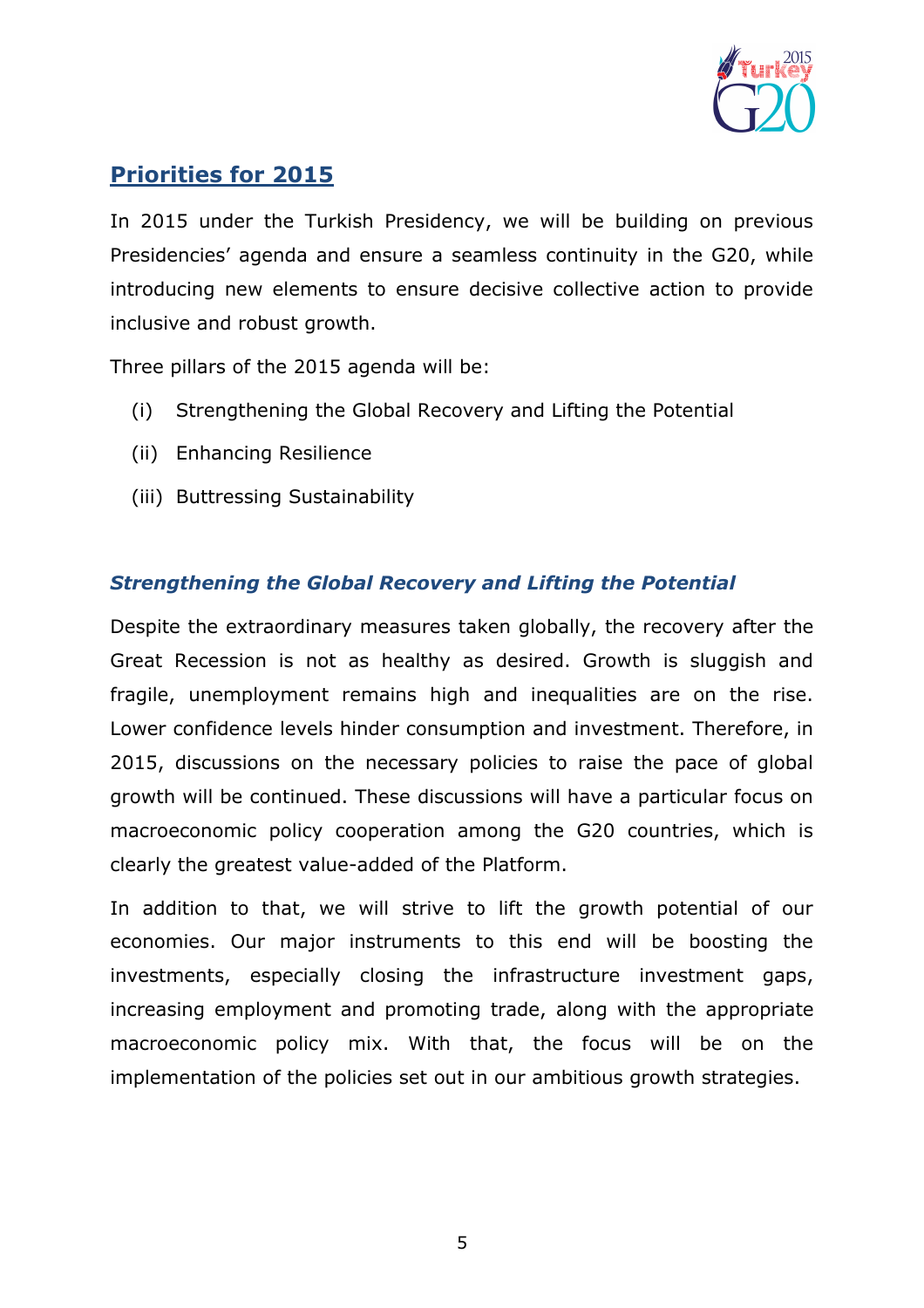

#### Macro Policy Cooperation

We will continue the policy dialogue within the G20 and ensure that our actions complement each other for a strong, sustainable and balanced growth. We will continue analyzing the effects of our policies on each other to understand the positive and negative spillovers, and try to reach at appropriate fiscal and monetary policy mix in addition to the proper implementation of our structural reform agenda.

#### Investment

We will be putting much effort to bringing together the reforms that tangibly improve the investment climate and to unlock private sector investments both for infrastructure and SMEs. We will analyze the investment gaps of the countries, especially in infrastructure, with a view to launch country investment strategies to tackle the bottlenecks impeding growth. We will work closely with our partners in the business world to enhance the ownership of these strategies. In this regard, we have asked the International Chamber of Commerce to establish a World SME Forum, building on their extensive international network. This Forum will act as a conduit to voice the expectations and concerns of the SME world to the Business-20 and the governments of the G20.

On the demand side, enhancing project preparation, effective project prioritization and developing more efficient Public-Private-Partnership (PPP) models will be our targets. With regard to financial intermediation, Turkish Presidency will attribute great importance to non-traditional sources of lending. Among those we will especially emphasize equitybased financing, with a particular focus on the New Modalities of Asset Based Financing, which is important for infrastructure investment and a good way of diversifying the risks.

6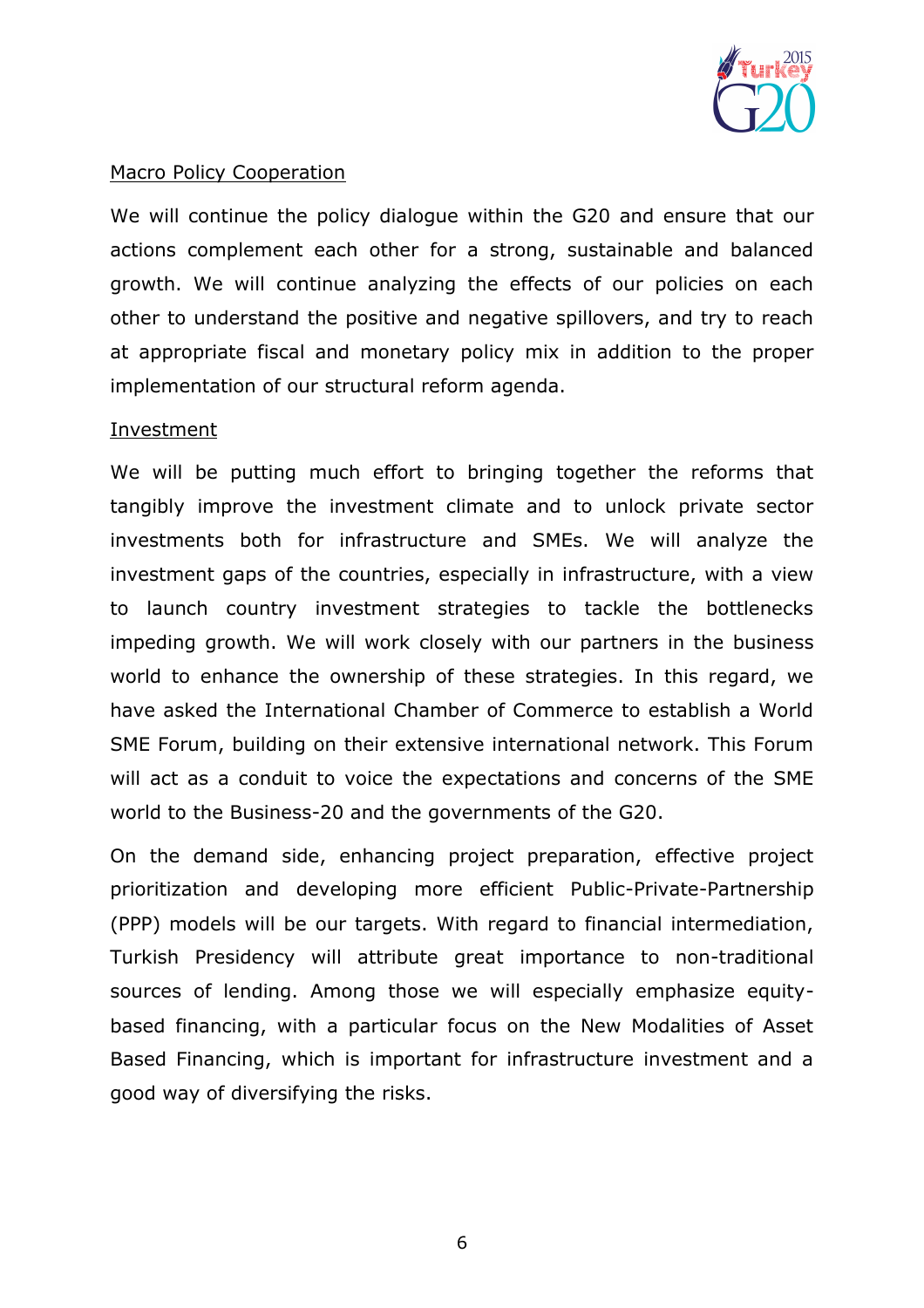

### **Employment**

Creating better quality jobs remains at the heart of G20's shared objective of achieving strong, sustainable and balanced growth. Yet, sluggish global economic growth has been associated with even weaker employment in many G20 countries. Besides, most countries face weaker growth elasticity of employment compared to the pre-crisis averages, further limiting the employment generation capacity of their economies. This trend of persistent unemployment further exacerbates the economic performance of the G20 countries.

We will work with international organizations to understand the factors behind the jobless growth phenomenon and also initiate a discussion on the labor income as a share of GDP. To overcome those challenges, we will be monitoring the implementation of our Employment Plans - with a particular emphasis on our ambitious targets to increase participation rates of women and to reduce youth unemployment.

#### **Trade**

Trade is one of the engines of growth and an important channel for generating positive spillovers across economies. Disappointingly, the annual global trade growth rate is significantly lower than the pre-crisis levels.

The root causes of this significant phenomenon need to be thoroughly analyzed. Behind this trend, there might be transitionary effects as well as some structural factors, such as the inclination towards protectionism and the challenges that the multilateral trade system faces.

Thus, continuing to follow-up our commitment to resist protectionism and supporting the multilateral trading system will be important priorities of the Turkish Presidency. The World Trade Organization (WTO) rules remain the backbone of the global trading system. The Turkish Presidency will support the work to canvass the vast number of bilateral, regional and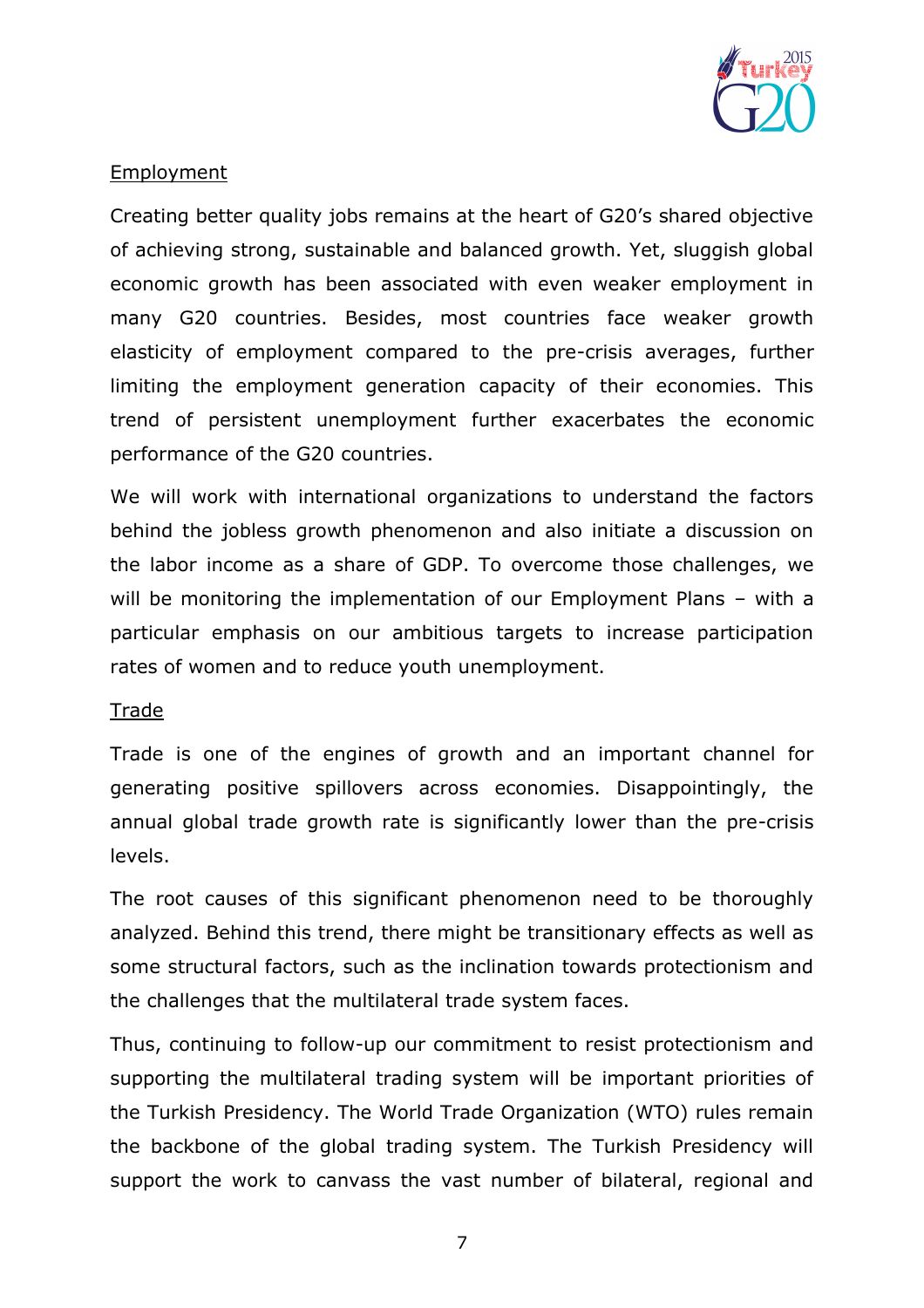

plurilateral agreements to have a better understanding of whether, as intended, they complement one another and act as building blocks to the multilateral system.

We will also give special importance to the better integration of SMEs, especially in the developing countries, to global value chains as there is a strong correlation between participation in the global value chains and GDP per capita.

## *Enhancing Resilience*

A healthy and stable financial system, an effective and efficient international financial architecture, a smoothly functioning and fair international tax system; and a fair and level playing field for businesses are essential for the resilience of the global economy. Much has been done to this end, including comprehensive financial regulatory reforms, landmark IMF reform, efforts to make international tax system more transparent and tackling corruption. More work is warranted to entrench the resilience against possible future shocks to the global economy.

#### Financial Regulation

Core elements of the financial regulatory reform agenda are now close to completion. Building on this, we aim to finalize the new regulatory framework and ensure timely, full and consistent implementation during our Presidency.

Furthermore, our work will focus on analyzing regulatory outcomes and effects with a view to drive potential improvement areas and address unintended consequences, if any.

#### International Financial Architecture

Completing the IMF reform will not only ensure a more even-handed realignment in the ranking of quota shares, but also help the Fund maintain its legitimacy and effectiveness. There will be a continued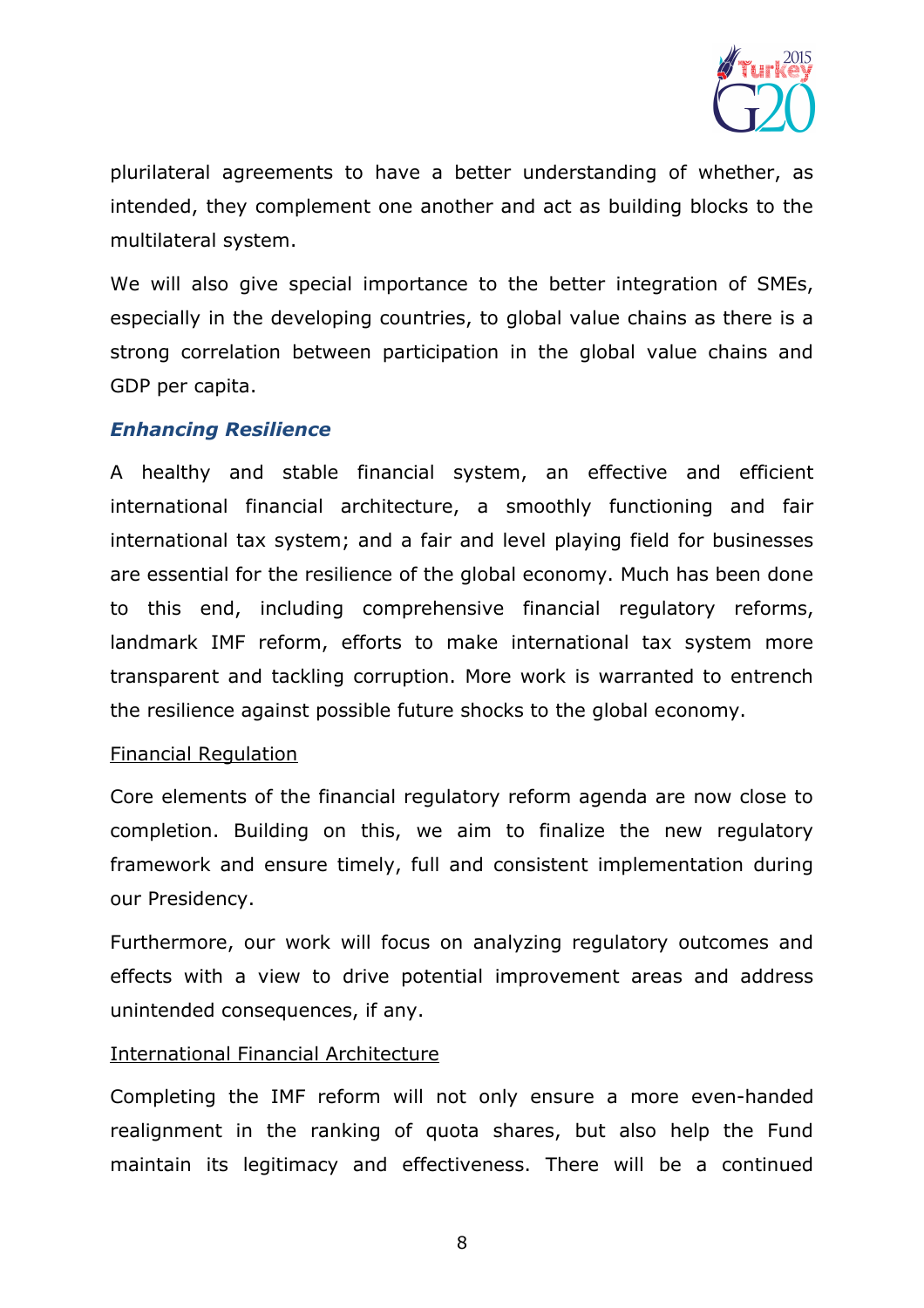

emphasis on the ratification of the 2010 IMF Quota and Governance Reform in 2015. In case of a failure, we will start discussions on the alternative ways to enhance the governance of the Fund, with a view to preserve the spirit of the 2010 Reform Package.

Strengthening the IMF surveillance in the post-crisis world, addressing concerns related to the stigma associated with the Fund financing, and ensuring adequacy of the global financial safety net will also be within the G20 radar under the purview of the international financial architecture agenda.

#### International Tax

We will be monitoring the implementation of the 2014 deliverables of the Base Erosion and Profit Shifting (BEPS) Project. We will also work to ensure a smooth transition to the 2015 deliverables of the BEPS project to secure progress in this field. To enhance inclusiveness of the international tax system improvements, we will continue to incorporate the developing country perspective to the G20 tax agenda, with an increased emphasis on bilateral and multilateral cooperation between tax authorities.

#### Anti-Corruption

Fighting corruption is our collective responsibility. During our Presidency, we will closely monitor the effective implementation of the 2015-2016 Anti-Corruption Action Plan. Turkish Presidency will also continue to closely work with the relevant international organizations and give particular importance to the fight against corruption in the public and private sector. As part of our efforts in this area, we will also emphasize transparency in government-business relations, as well.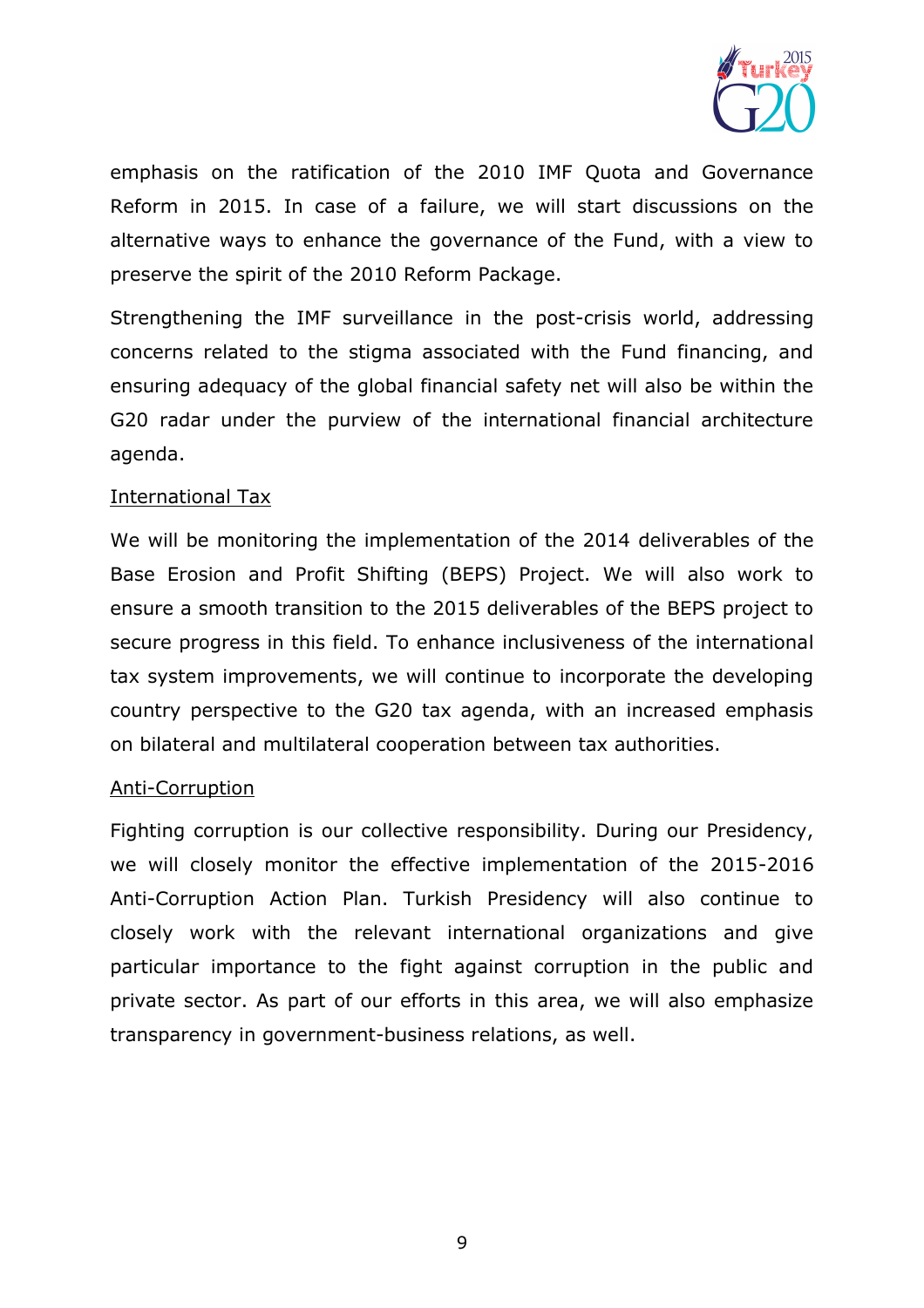

## *Buttressing Sustainability*

To buttress sustainability in the global economy, we will be focusing on the issues of development, energy and climate change finance. Our central focus will be lifting prosperity across the globe, with a particular focus on supporting efforts to eradicate poverty and ensure sustainable development in LIDCs.

#### Development

2015 will be a key year for development cooperation as United Nations Summit will be convened in September where post-2015 development agenda is expected to be adopted at by member states and the third International Conference on Financing for Development will be held in July 2015.

Turkish Presidency will place development at the center of its G20 agenda. Our primary focus will be on further enhancing the integration of developing and low-income countries into the world economy through concrete and growth-oriented actions.

We will place particular focus on improving investment environments and project preparation processes for infrastructure, broadening financial inclusion and contributing to further reductions in the global average cost of transferring remittances as well as assisting developing and low income countries in their efforts to benefit from the international tax agenda through further capacity building.

Supporting food security in the developing world will be given particular attention, focusing on sustainable food systems and improving productivity in smallholder farms. Turkey will be the first G20 Presidency to implement the Food Security and Nutrition Framework.

G20-led projects and pilots aimed at human resource development will continue. Turkey will also look for innovative ways to enhance the role and contributions of the private sector in development.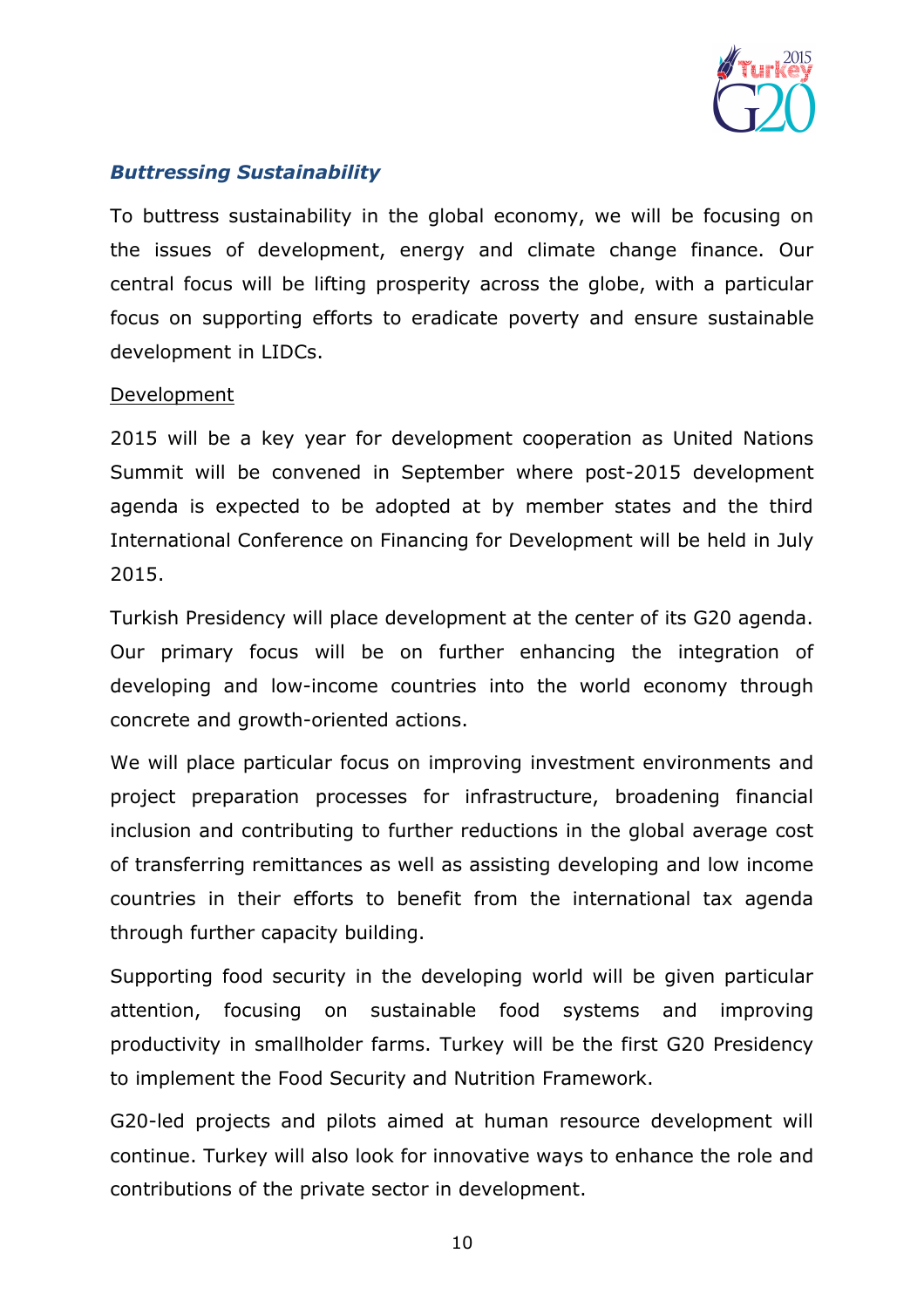

## Energy Sustainability

Today, there are over 1.3 billion people who do not have access to reliable energy. Considering the urgent need to take steps to tackle this global challenge, during our Presidency, we will emphasize the issues of energy access and energy investments. In this context, we will also study the reasons behind the high costs of renewable energy investment, and examine the deployment of public and private resources to fulfill the need for energy investments.

Discussions on the G20 Principles on Energy Collaboration and rationalizing and phasing out inefficient fossil fuel subsidies will be continued. We note the importance of "G20 Energy Efficiency Action Plan" and will be monitoring its implementation. We also aim to improve Joint Organisations Data Initiative and follow up the implementation of price reporting agencies principles to improve energy market transparency.

#### Climate Change Finance

Today, climate change is one of the most urgent and the most severe global phenomena that humankind faces. It has no national borders and as a global problem, it requires global solutions.

2015 will be a crucial year for the climate change negotiations as the United Nations Framework Convention on Climate Change is expected to render an agreement that will define the future of our efforts in this important field.

During Turkey's Presidency, we will take up this issue with a particular focus on financing aspect and pay special attention to the needs of the LIDCs. We will also conduct studies to improve the collaboration, dialogue and cooperation between the climate funds.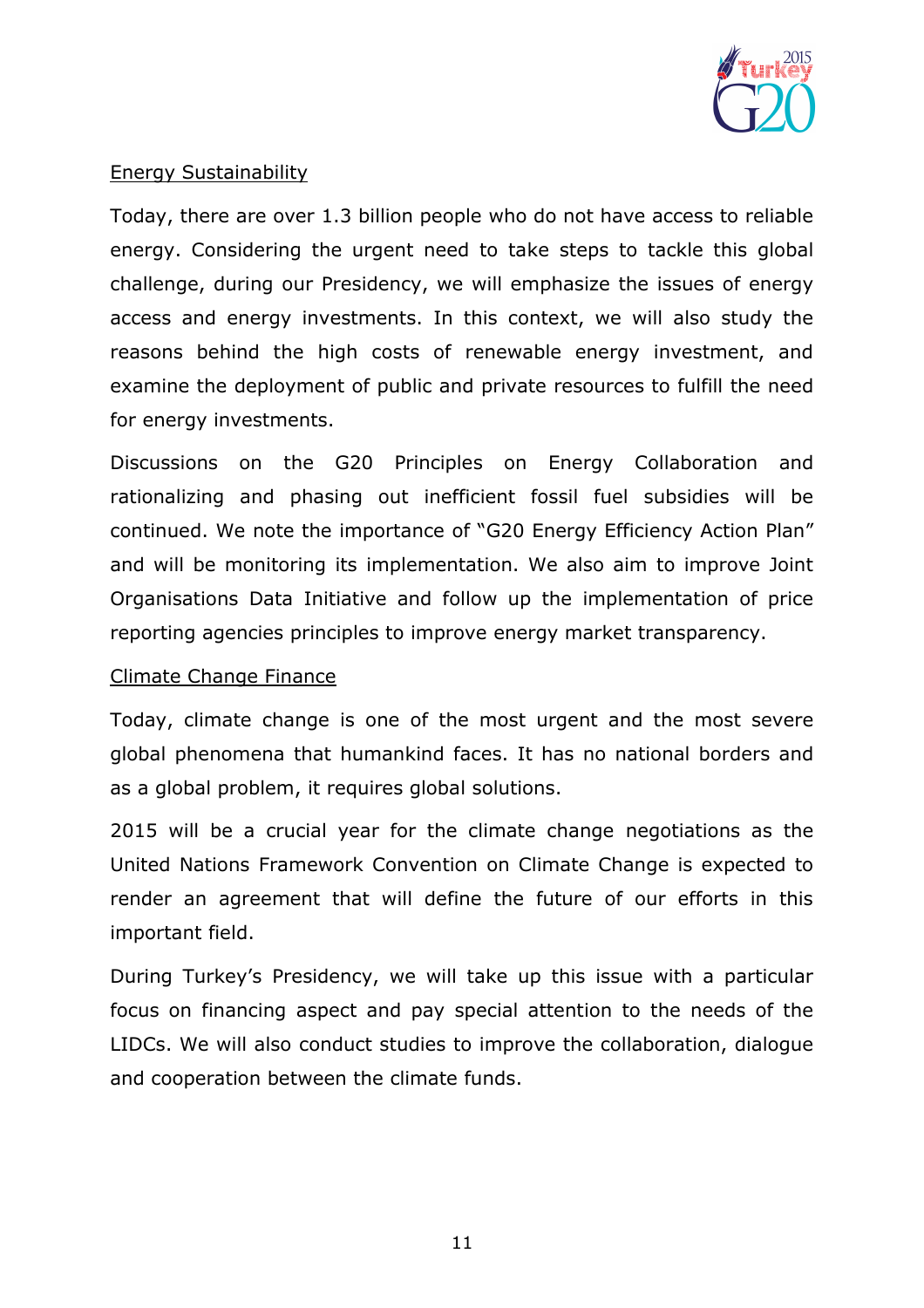

# **Moving Forward**

The G20 is a unique platform that has the ability to provide impetus to today's critical economic issues. While remaining aware of the responsibility we carry, in 2015, Turkey will attach utmost importance to strong cooperation and effective coordination among the membership. Strengthening the interaction between the G20 and LIDCs will also be an important priority. We will continue to channel the influence of G20 to reach at concrete and beneficial outcomes for the global community.

# **Outreach Efforts**

We believe that outreach efforts are particularly important to enhance the legitimacy of the G20 as the premier forum for global economic policy cooperation. Therefore, we will reach out to various stakeholders not only domestically, but also internationally. Our outreach efforts will include countries, international organizations, civil society representatives, trade unions, research centers, and other NGOs.

In this regard, Spain, Azerbaijan, Singapore and the chairs of ASEAN, African Union and NEPAD will be invited to the G20 meetings in 2015.

G20 engagement groups such as Business-20, Think-20, Civil-20, Labor-20 and Youth-20 also have an important role in conveying us the views of various stakeholders and hence enriching and deepening our discussions. With this in mind, we are going to ensure an effective dialogue with those groups.